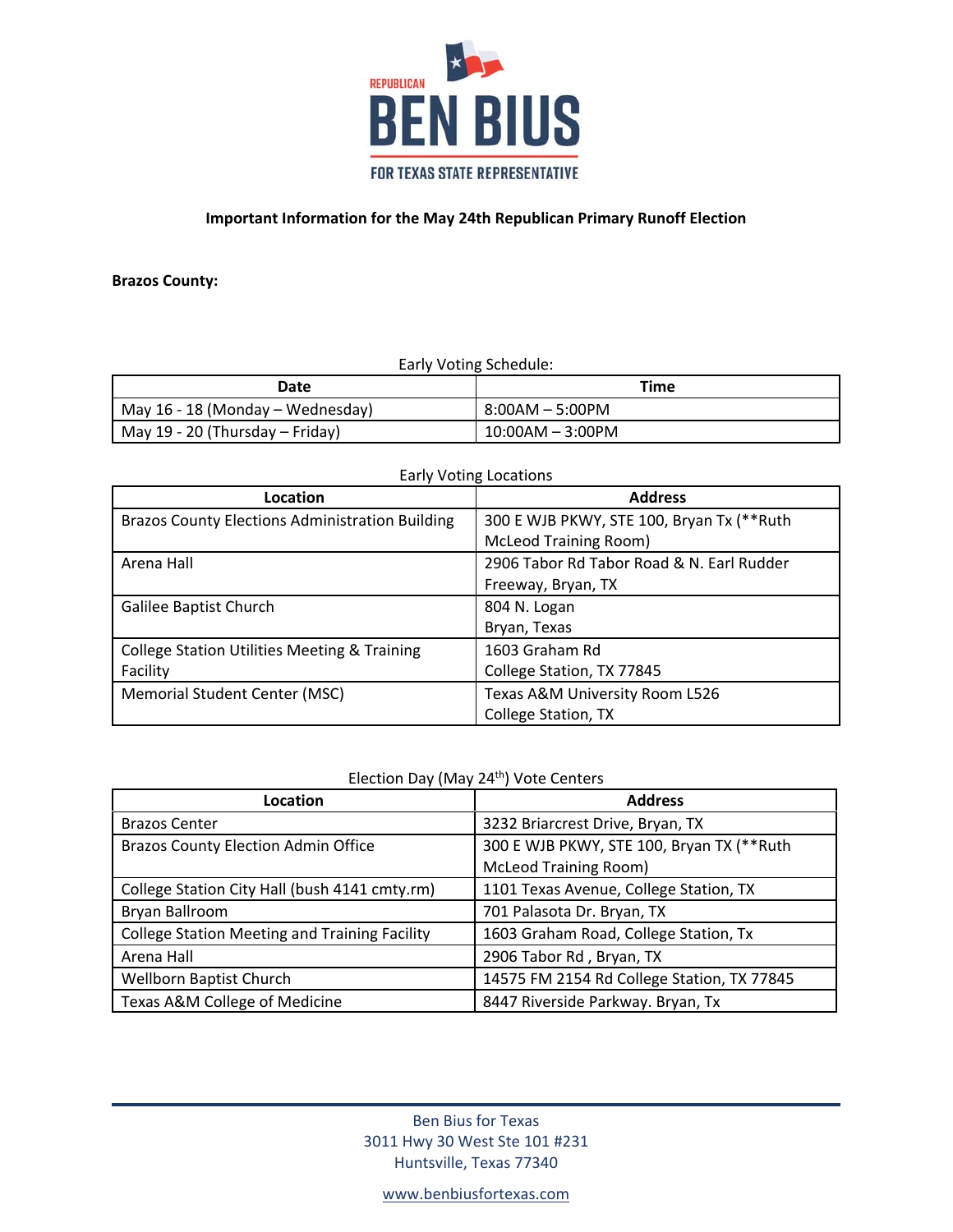

### **Grimes County:**

| <b>Early Voting Schedule</b> |                 |
|------------------------------|-----------------|
| Date                         | <b>Times</b>    |
| May 16 - 20                  | 8:00AM - 5:00PM |

#### Early Voting Locations

| <b>Grimes County Courthouse</b> | 100 S. Main St. Anderson TX |
|---------------------------------|-----------------------------|
| Navasota Center                 | 101 Stadium Dr. Navasota TX |
| Iola Community Center           | 7264 Main St. Iola TX       |

# Election Day (May 24<sup>th</sup>) Vote Centers

| <b>Grimes County Courthouse</b>   | 100 S. Main St. Anderson TX    |
|-----------------------------------|--------------------------------|
| Navasota Center                   | 101 Stadium Dr. Navasota TX    |
| Iola Community Center             | 7264 Main St. Iola TX          |
| <b>Todd Mission City Hall</b>     | 21716 FM 1774 Plantersville TX |
| <b>Bedias Civic Center</b>        | 3652 Main St. Bedias TX        |
| <b>Whitehall Community Center</b> | 14536 FM 362 Navasota TX       |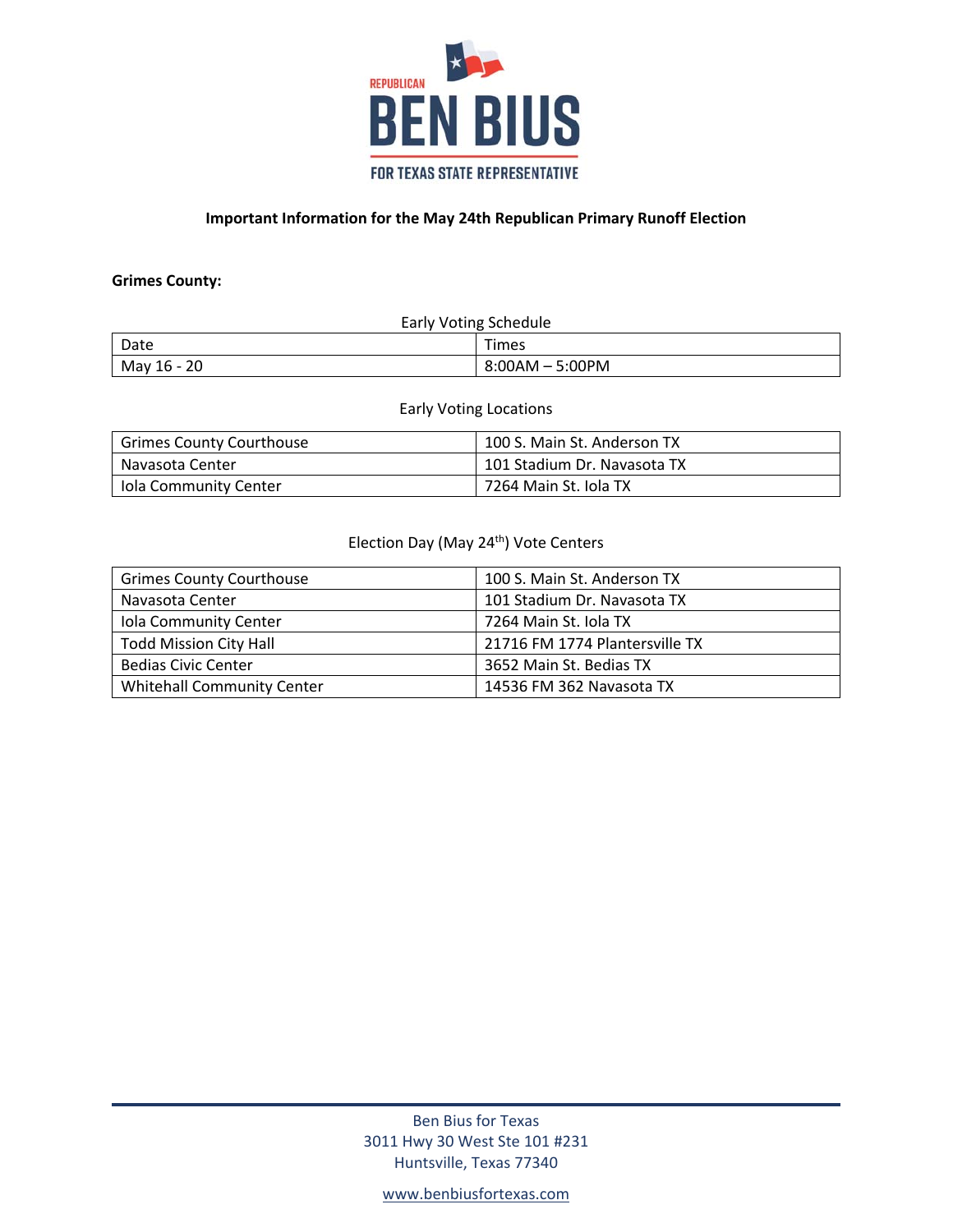

**Madison County:** 

Early Voting Schedule

| Date                         | Times<br>___ |
|------------------------------|--------------|
| $\sim$<br>May<br>. n-<br>2 U | 00PM<br>w    |

Early Voting Locations

| _ocation                           | Address                      |
|------------------------------------|------------------------------|
| Madison County Courthouse Room 108 | 101 W. Main St, Madisonville |

## Election Day Locations (7:00AM – 7:00PM)

| Location                              | Address                      |
|---------------------------------------|------------------------------|
| <b>Midway Community Center</b>        | 5612 School Loop, Midway     |
| <b>Elwood Baptist Church</b>          | 14527 OSR, Midway            |
| Madison County Courthouse Room 108    | 101 W. Main St, Madisonville |
| North Zulch Volunteer Fire Department | 11717 Fifth St, North Zulch  |
| Sand Prairie Baptist Church           | 12652 FM 1452 W, Normangee   |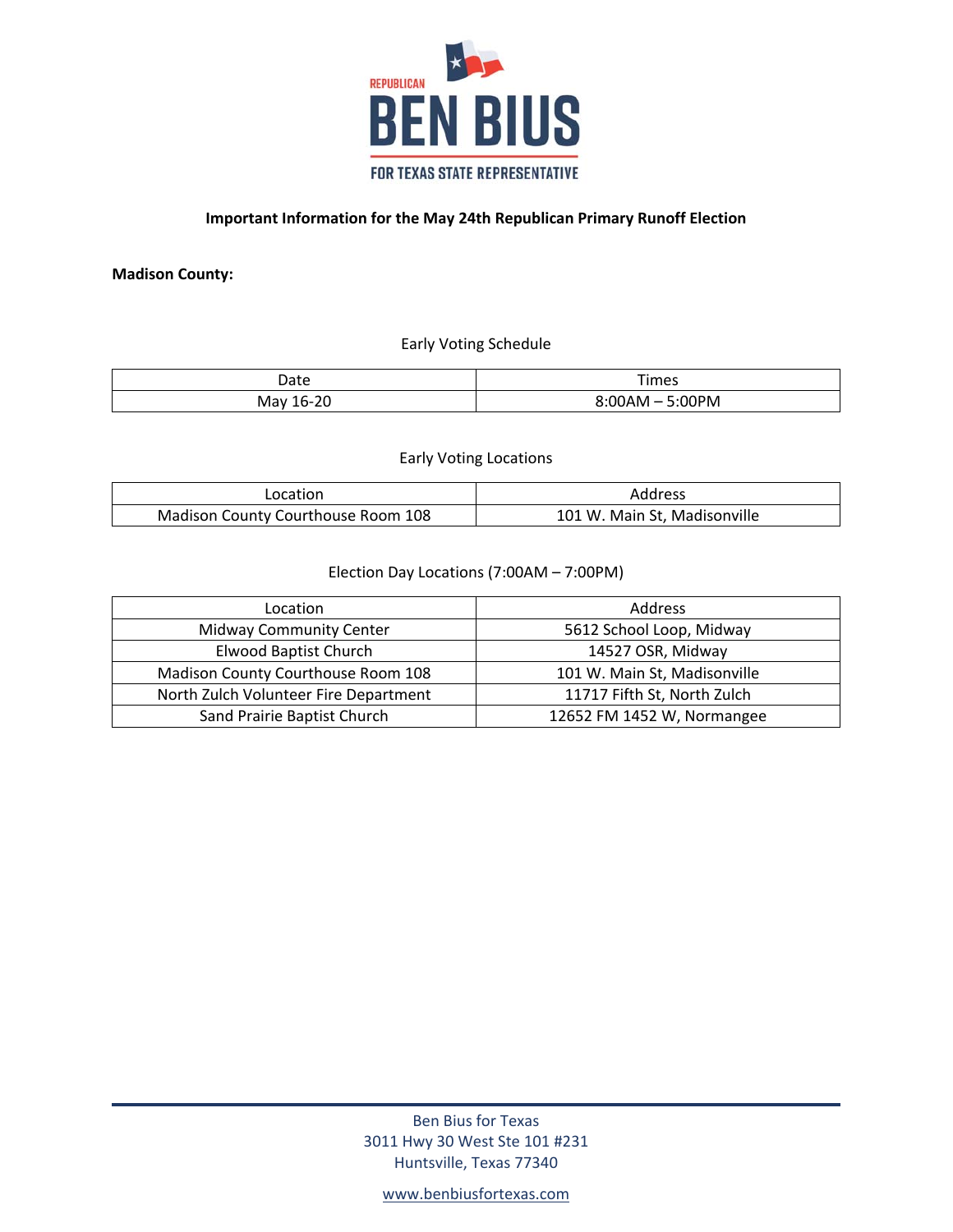

### **Robertson County:**

Early Voting Schedule

| Date                                   | Times     |
|----------------------------------------|-----------|
| $\sim$<br>May<br><u> - </u><br>ΔU<br>∸ | 00PM<br>– |

Early Voting Locations

| Location                                | Address                      |
|-----------------------------------------|------------------------------|
| <b>Robertson County Election Center</b> | 601 Hearne St., Franklin, TX |
| <b>Hearne Public Safety Building</b>    | 306 W. 3rd St., Hearne, TX   |

### Election Day Locations

| Location                    | Address                       |
|-----------------------------|-------------------------------|
| <b>Calvert Fire Station</b> | 700 Railroad St., Calvert, TX |
| Family Life Center          | 501 S. Magnolia St., Hearne   |
| <b>Bloodworth Center</b>    | 12403 S. FM 46, Wheelock, TX  |
| Pridgeon Center             | 349 Cooks Ln, Franklin, TX    |
| Justice of the Peace No. 4  | 113 E. Jack St., Bremond, TX  |
| Seale Fire Station          | 10473 FM 937, Seale, TX       |
| Church at Five Points       | 9267 FM 2549, Bryan, TX       |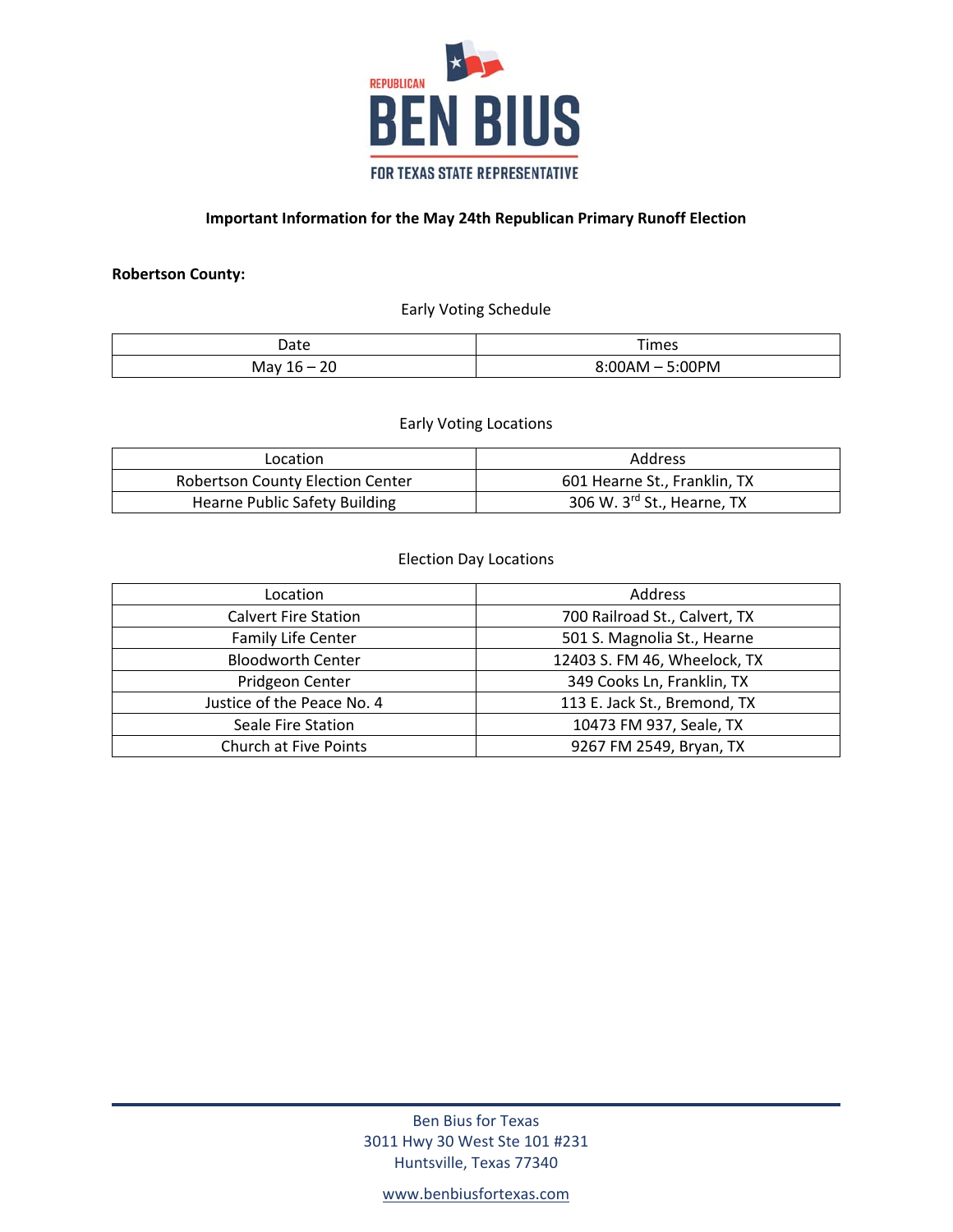

Walker County

Early Voting Schedule

| عص† 1<br>レいいこ                                                       | --<br>ïmes<br>__    |
|---------------------------------------------------------------------|---------------------|
| $\sim$ $\sim$<br>.м2°<br>$\overline{\phantom{a}}$<br>ivid<br>$\sim$ | <br><b>JPM</b><br>w |

Early Voting Locations

| Location                    | Address                            |
|-----------------------------|------------------------------------|
| Walker County Storm Shelter | ТX<br>455 SH 75 N.,<br>Huntsville, |

### Election Day Locations

| Location                           | <b>Address</b>                  |
|------------------------------------|---------------------------------|
| <b>Walker County Storm Shelter</b> | 455 SH 75 N., Huntsville, TX    |
| New Waverly first Baptist Church   | 460 Fisher St., New Waverly, TX |
| Riverside United Methodist Church  | 2341 FM 980, Huntsville, TX     |
| Cook Springs Baptist Church        | 1936-A SH 75 N., Huntsville, TX |